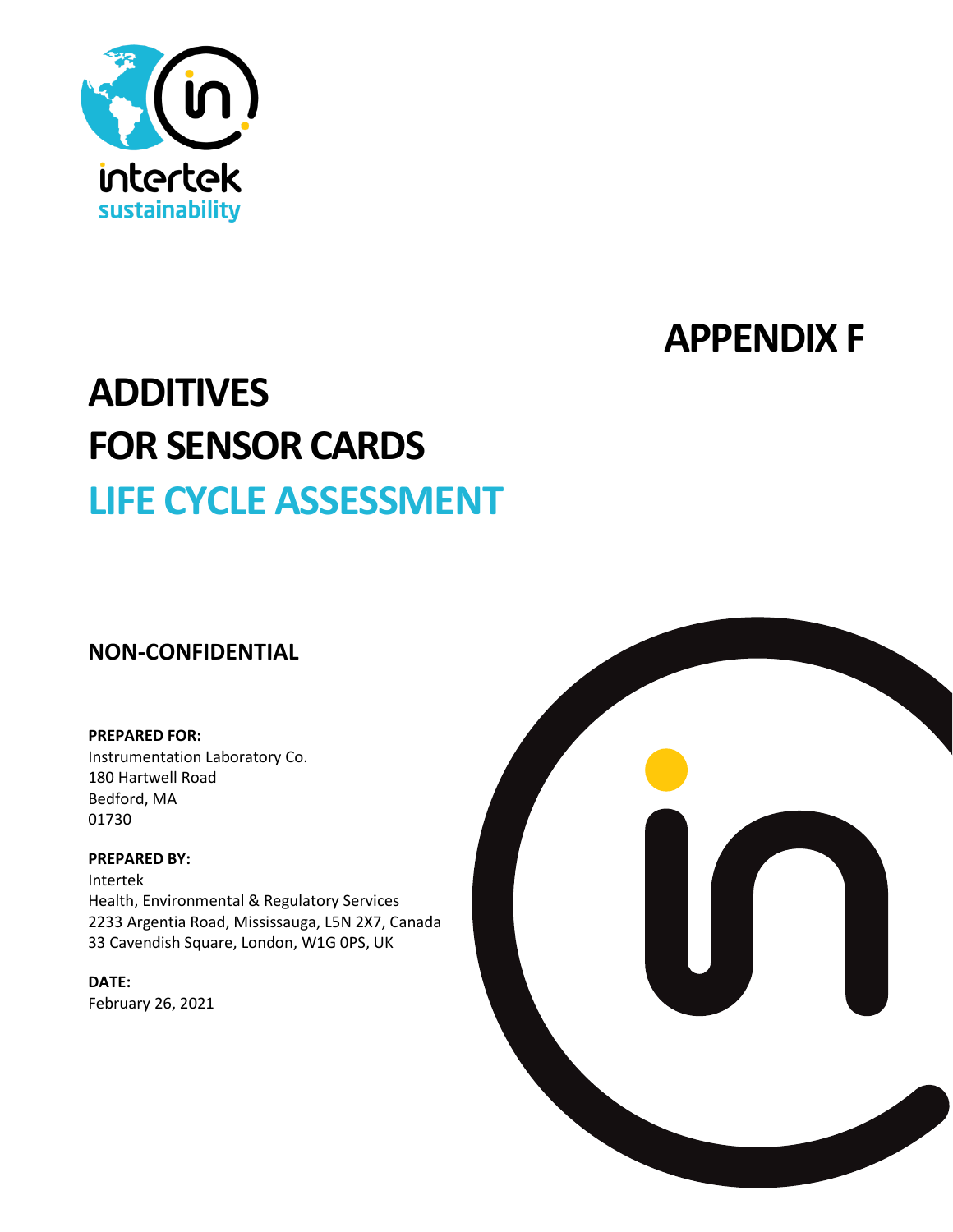

# **Table of Contents**

| 1.0                      |  |
|--------------------------|--|
| 2.0<br>2.1<br>2.2        |  |
| 3.0                      |  |
| 4.0                      |  |
| 5.0                      |  |
| 6.0<br>6.1<br>6.2        |  |
| 7.0                      |  |
| 8.0                      |  |
| 9.0<br>9.1<br>9.2<br>9.3 |  |
| 10.0                     |  |
| 11.0<br>11.1             |  |
| 12.0<br>12.1             |  |
| 13.0                     |  |
| 14.0                     |  |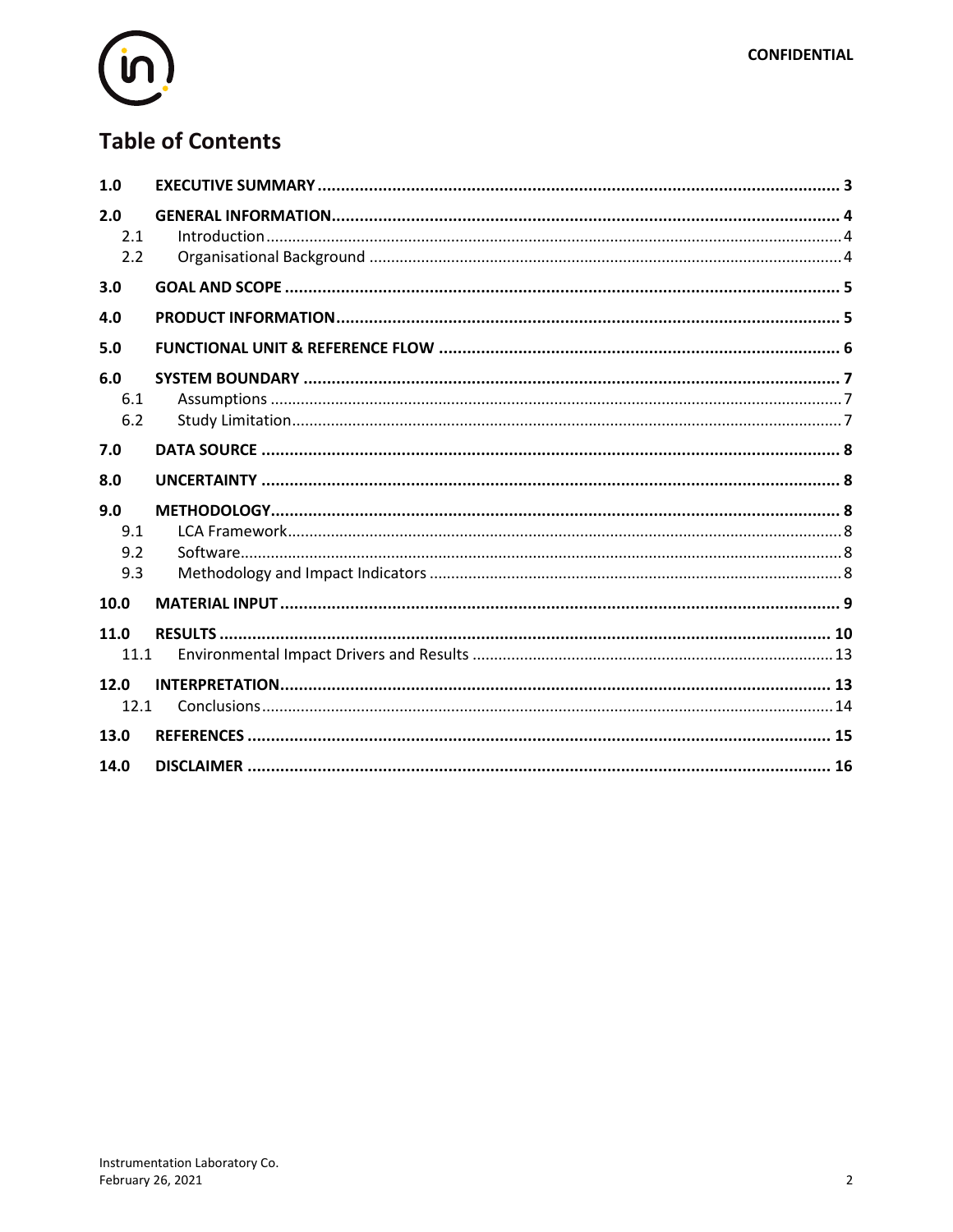# 

### **1.0 EXECUTIVE SUMMARY**

Intertek has been retained by Instrumentation Laboratory to carry out an environmental Life Cycle Assessment (LCA) of four additives used or potentially used in sensor cards:

- DEHP
- Mineral Oil
- Ester Lubricant
- Acrylic Processing Aid

The three additives Mineral Oil, Ester Lubricant and Acrylic Processing Aid are potential alternatives to DEHP. DEHP is used as an additive on its own, in contrast to the other three additives, which must be used in a combination of all three to match the functional performance of DEHP.

The LCA was performed with guidance from *ISO 14040: Environmental Management – Life Cycle Assessment – Principles* and *Framework and ISO 14044: Environmental Management – Life Cycle Assessment – Requirements and Guidelines* [1].

Instrumentation Laboratory delivers innovative market-leading solutions for Hemostatis and Critical Care *in vitro* diagnostic testing. Sensor Cards are used in Instrumentation Laboratory's blood analyzer equipment. The sensor card is the location of all electrochemical sensors which the systems use for measuring and reporting concentrations of critical care analytes in blood. The LCA study evaluates the environmental impacts at various stages of the life cycle of four additives: DEHP, Mineral Oil, Ester Lubricant and Acrylic Processing Aid. The additives are used to mold and shape the polymer sensor cards. Material and energy inputs, differences and trade-offs are identified through the LCA, permitting quantified data analysis of environmental advantages and identification of opportunities to reduce environmental impacts.

The primary goal of the LCA study is to provide an analysis of the environmental impacts associated with the four additives DEHP, Mineral Oil, Ester Lubricant and Acrylic Processing Aid. The comparison is DEHP additive versus the combination of Mineral Oil, Ester Lubricant and Acrylic Processing Aid additives. This combination is required to match the performance characteristics of DEHP. Results are discussed in detail in the Results section of the report, summarized here (in all cases, a numerically lower result is a preferable result):

- The LCA for DEHP showed a global warming potential or 'carbon footprint' of 3.48 kgCO2eq, Mineral Oil of 2.69 kgCO2eq, Ester Lubricant of 4.05 kgCO2eq and Acrylic Processing Aid of 3.79 kgCO2eq.
- The alternatives to DEHP are required in combination, so the true comparison is DEHP with a carbon footprint of 3.48 kgCO2eq versus the combined alternative additives with a carbon footprint of 10.54 kgCO2eq.
- The USEtox LCA results in the 'Human Toxicity, Cancer' category were 76 nanoCases for DEHP versus 441 nanoCases for the combination of the other three additives.
- The USEtox results in the 'Human Toxicity, Non-Cancer' category were 256 nanoCases for DEHP versus 2130 nanoCases for the combination of the other additives.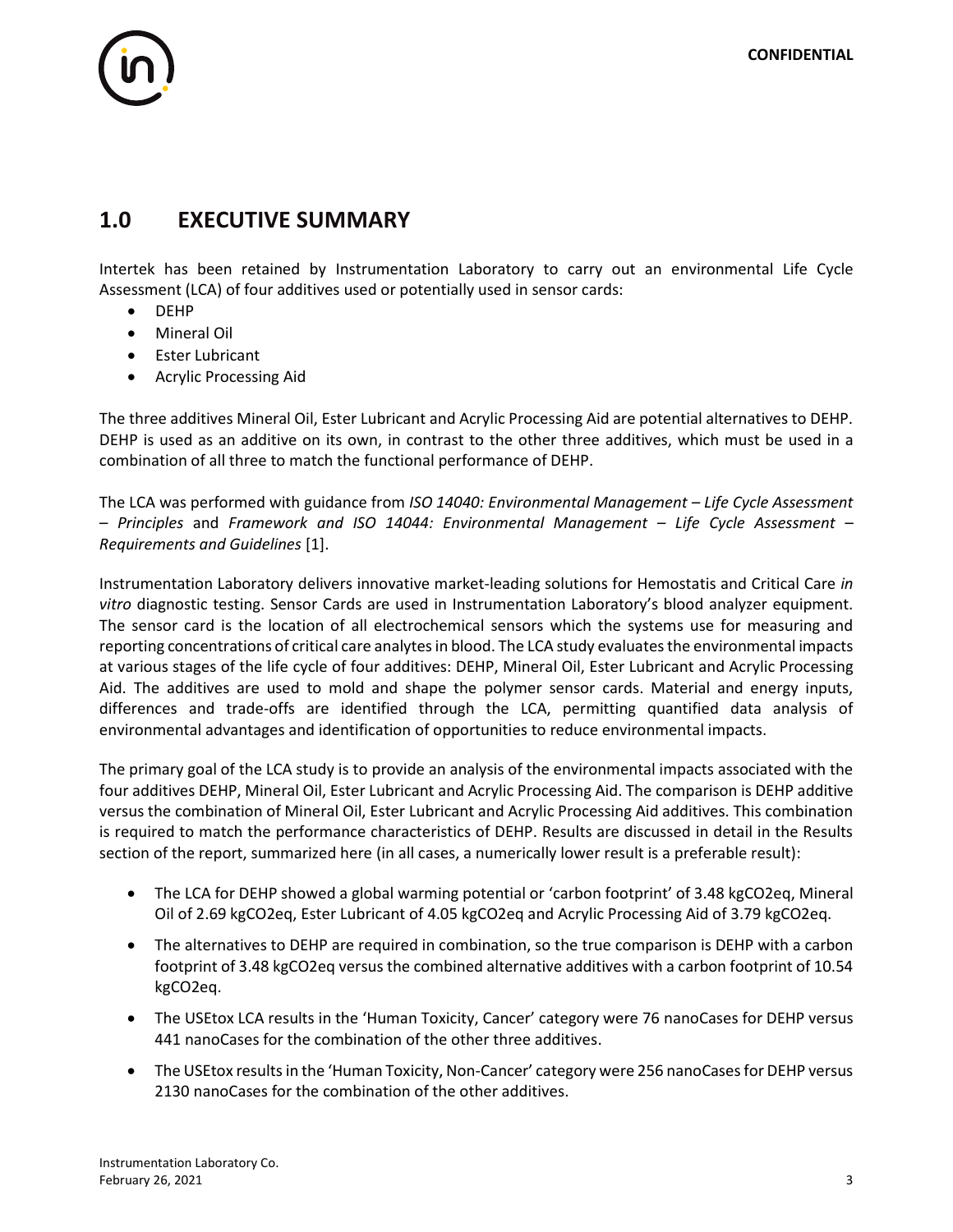

- The results for Cumulative Energy Demand (CED) were lower in all cases for DEHP than for the combination of the other additives; for example, in the 'Non-Renewable, Fossil' category, the result for DEHP was 97 Megajoules, while the result for the combination of the other additives was 251 Megajoules.
- The Ecopoint method results showed that DEHP achieved a score of 1.4 mPt versus 5.1 mPt for the combination of the other additives.
- The overall conclusion is that the LCA provides evidence that DEHP is likely to be the preferred solution in terms of environmental impact and human health. The alternative additives when considered individually are within the same order of magnitude, but they must be used in combination in the sensor card to achieve equivalent functional performance, which makes their combined environmental and health impact significantly higher (less desirable) than that of DEHP.
- However, the results should be kept in perspective: all these additives are only used in low concentrations in the sensor card, and their environmental impact is small compared to the environmental impact of the whole blood monitor.

# **2.0 GENERAL INFORMATION**

#### **2.1 Introduction**

Intertek has been retained by Instrumentation Laboratory to carry out a Life Cycle Assessment (LCA) for four additives; DEHP, Mineral Oil, Ester Lubricant and Acrylic Processing Aid, which are added to Sensor Cards.

The LCA was performed with guidance *ISO 14040: Environmental Management – Life Cycle Assessment – Principles* and *Framework and ISO 14044: Environmental Management – Life Cycle Assessment – Requirements and Guidelines* [1].

#### **2.2 Organisational Background**

Instrumentation Laboratory is a leading manufacturer of equipment used for analysis of critical care analytes in blood used in hospitals and laboratories in all world markets. Instrumentation Laboratory operates under ISO 14001 and is committed to meeting European and country specific environmental requirements.

Instrumentation Laboratory manufactures the GEM Premier diagnostic medical analyzers for the EU Market. These instruments are used to measure the blood of patients and provide clinicians with accurate measurements of specific analytes, vital to medical diagnosis and patient treatment.

This study was conducted to provide Instrumentation Laboratory with the environmental impacts associated with four additives:

- DEHP
- Mineral oil
- Ester Lubricant
- Acrylic Processing Aid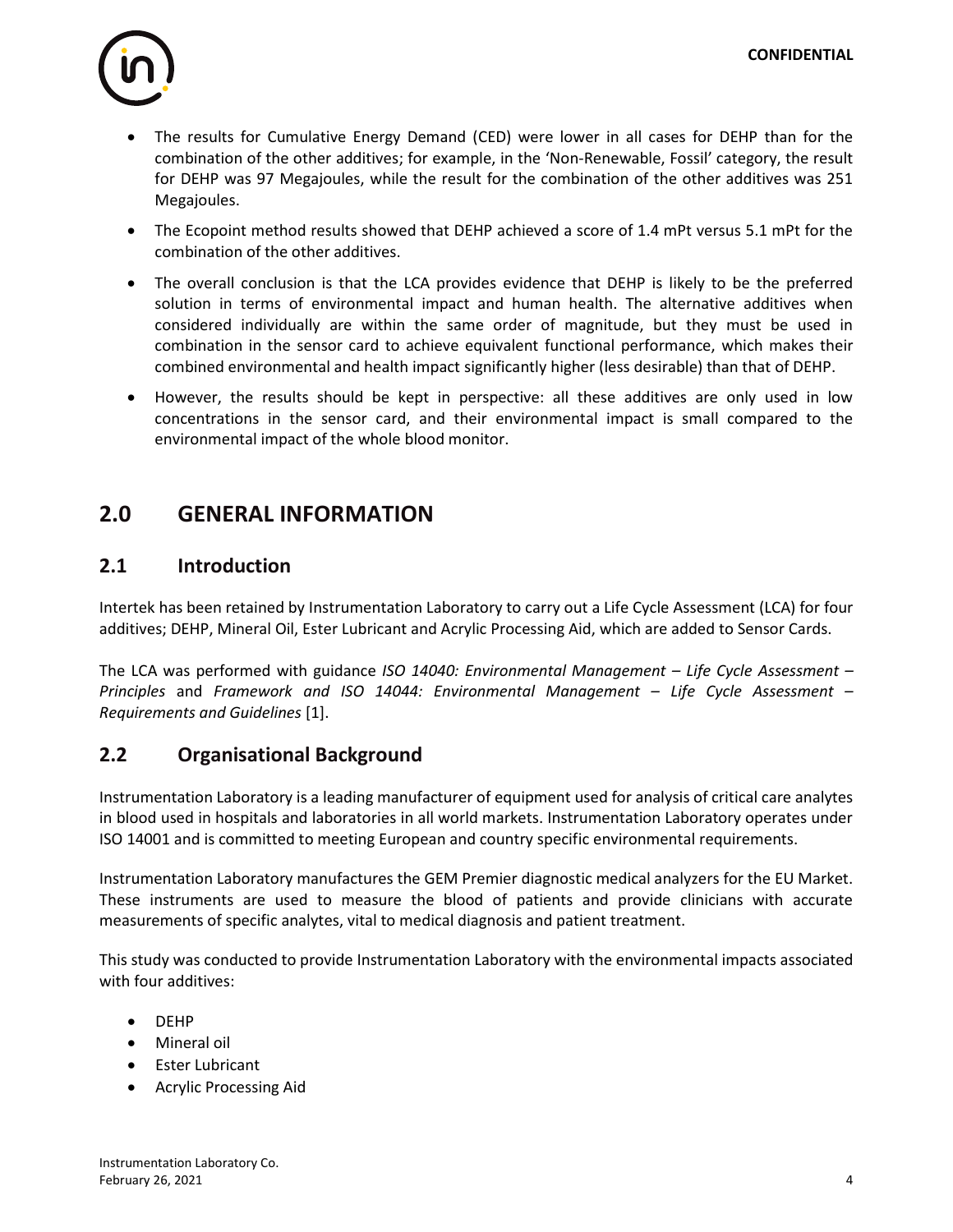

The LCA study evaluated the environmental impacts at all stages of the life cycle of additives. Material and energy inputs, differences and trade-offs are identified through the LCA, permitting quantified data analysis of environmental advantages and identification of opportunities to reduce environmental impacts.

# **3.0 GOAL AND SCOPE**

The primary goal of the study is to provide an analysis of the environmental impacts associated with four additives DEHP, Mineral Oil, Ester Lubricant and Acrylic Processing Aid, using LCA methods.

The LCA study is intended to identify the key environmental impacts for the additives. The results may be used internally to assist new product designers in future designs and re-designs of this and similar products. The study is not intended for disclosure to the public as described in the ISO 14040 series or to represent an Environmental Product Declaration (EPD).

# **4.0 PRODUCT INFORMATION**

Instrumentation Laboratory delivers innovating market-leading solutions for Hemostatis and Critical Care *in vitro* diagnostic testing. Sensor Cards typically used in its blood analyzer equipment. The sensor card is the primary unit of the cartridge and is the location of all electrochemical sensors which the systems use for measuring and reporting concentrations of critical care analytes in blood. The LCA study evaluates the environmental impacts at various stages of the lifecycle of four additives: DEHP, Mineral Oil, Ester Lubricant and Acrylic Processing Aid. The additives are used as an additive in order to mold and shape the Sensor Cards. Material and energy inputs, differences and trade-offs are identified through the LCA, permitting quantified data analysis of environmental advantages and identification of opportunities to reduce environmental impacts.

The four additives DEHP, Mineral Oil, Ester Lubricant and Acrylic Processing Aid are added to aid the molding of the polymer in the sensor cards. DEHP – di-2-ethylhexyl phthalate,  $C_6H_4(CO_2C_8H_{17})_2$  – is commonly added to plastics to make them malleable. Mineral oil, Ester Lubricant and Acrylic Processing Aid can act in a similar capacity when used in combination.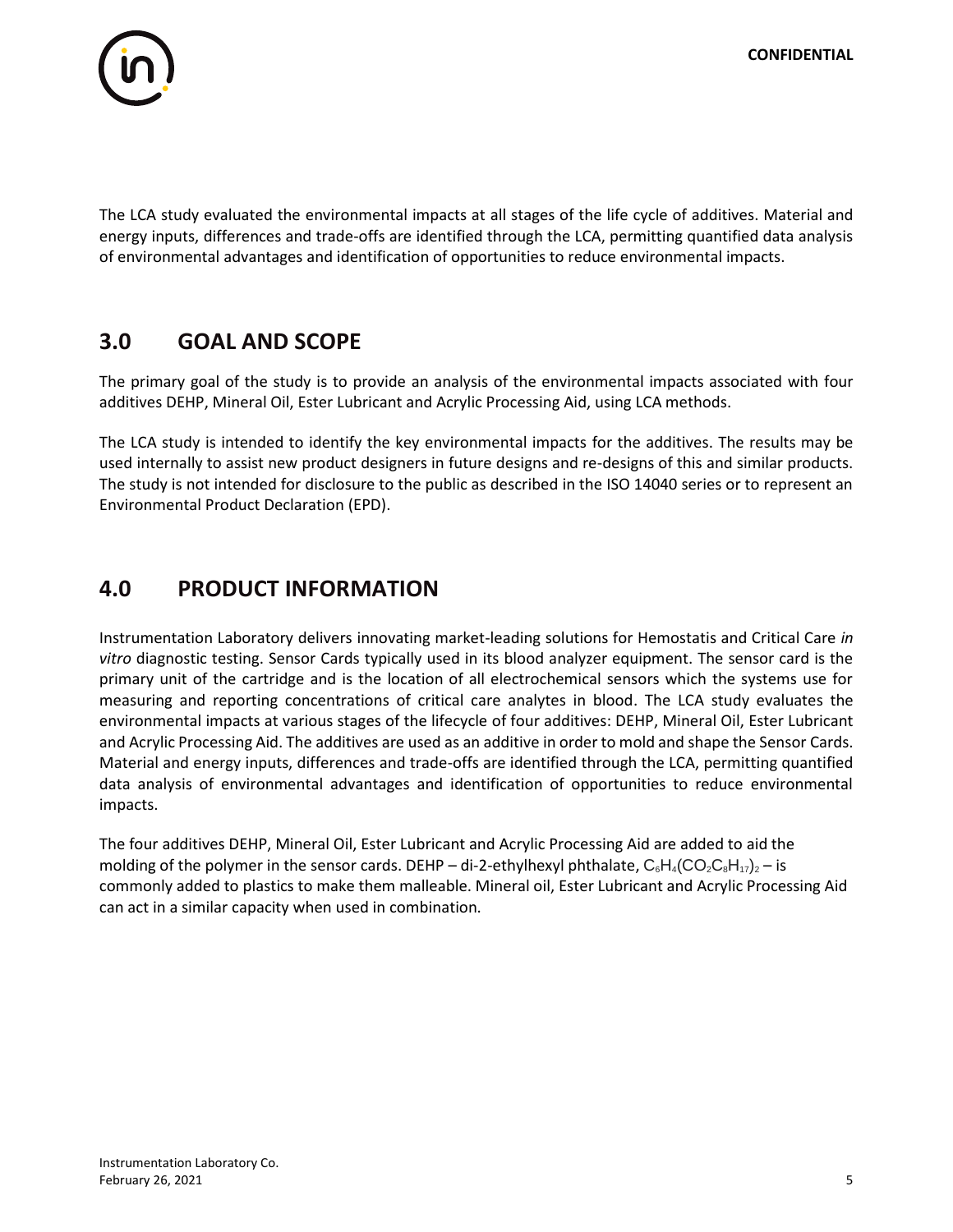# 



*Figure 1. A small quantity of additive is used in the polymer of the Sensor Card*

# **5.0 FUNCTIONAL UNIT & REFERENCE FLOW**

For the purposes of this study, the functional unit is defined as one kilogram of DEHP additive. Each additive requires different amounts in order to achieve similar results of molding the sensor card. The sensor card polymer would typically contain:

• DEHP: %

*or*

- Mineral Oil: %
- Ester Lubricant: %
- Acrylic Processing Aid: %

Therefore, a normalization factor was used. The comparative reference flows as prescribed in ISO 14040 are:

| <b>Additive</b>                      | Unit | <b>Factor</b> |
|--------------------------------------|------|---------------|
| <b>DFHP</b>                          | kg   | 1.00          |
| <b>Mineral Oil</b>                   | kg   | 1.228         |
| <b>Ester Lubricant</b>               | kg   | 1.404         |
| <b>Acrylic Processing Aid</b>        | kg   | 1.404         |
| Combination of above three additives | kg   | 4.036         |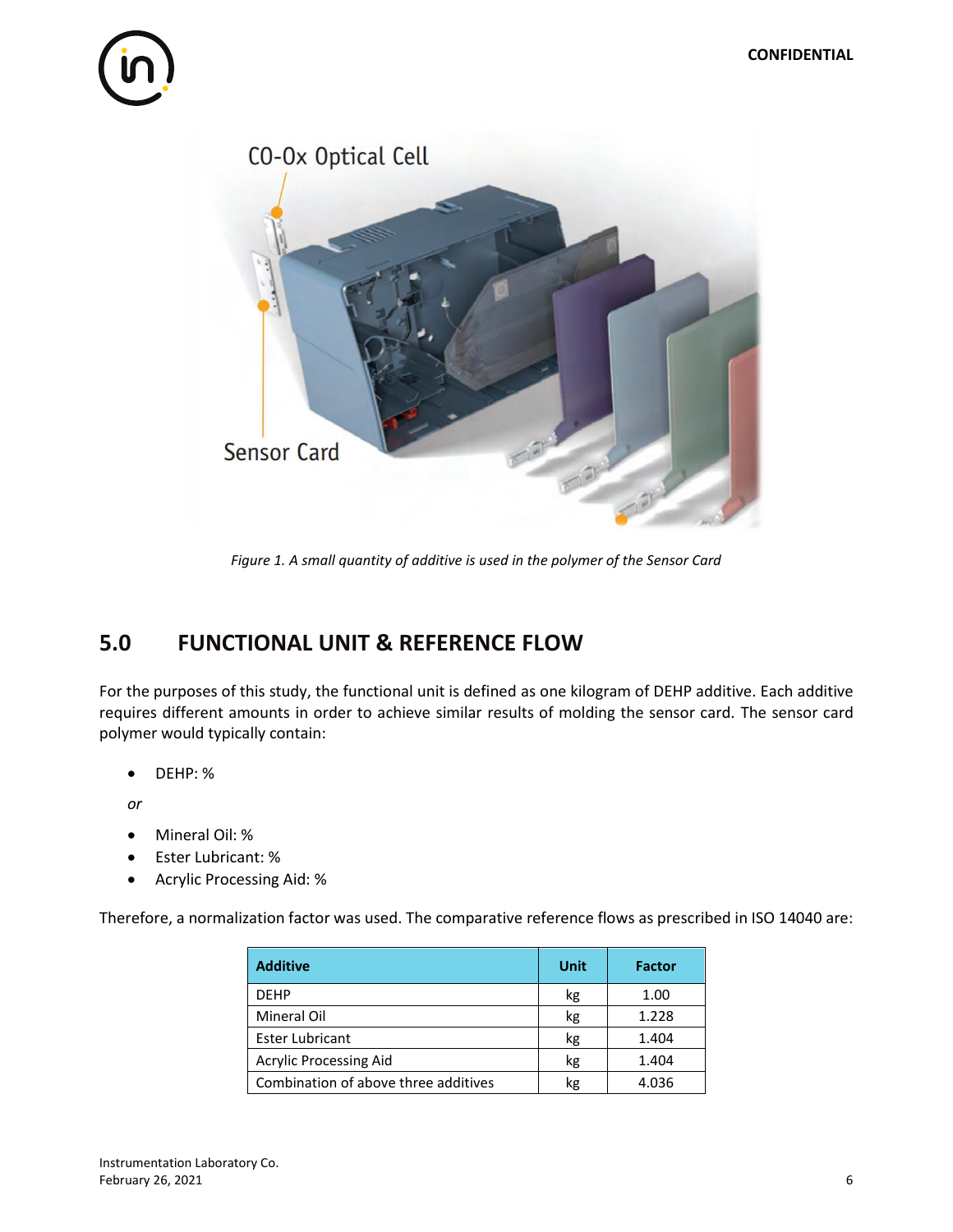

# **6.0 SYSTEM BOUNDARY**

The LCA system boundary for the additives includes cradle-to-grave life cycle stages. This boundary considers raw material extraction, pre-production processes, production, transport and final disposal of the product (the additive). Aspects assigned to the card and its operation, such as electricity use during blood analysis, are not included.



*Figure 2. System boundary for the additives* 

#### **6.1 Assumptions**

The Ecoinvent 3.6 database is one of the most comprehensive and reliable resources for LCA data available globally. Instrumentation Laboratory provided the additives that are categories as one material or substances, minimal assumptions were made on the composition of the additives.

While raw material and sub-component data sets within the Ecoinvent 3.6 database [2] typically include raw material extraction, transport, infrastructure, emissions, waste and energy use, they do not include any packaging and/or palletizing that is applied to sub-components in their transport to the finished product manufacturer. All input information is assumed to be as accurate as possible at the time of the study.

### **6.2 Study Limitation**

The study limitations are as follows:

- Due to the inherent limitations of LCA methodology, this study should not be used as the sole source of environmental data on the materials and processes modelled. This LCA has been performed according to best practices in modelling and allocation.
- Due to the limitation of some substances that were not available within the EcoInvent database, these were created based on composition information and desktop research.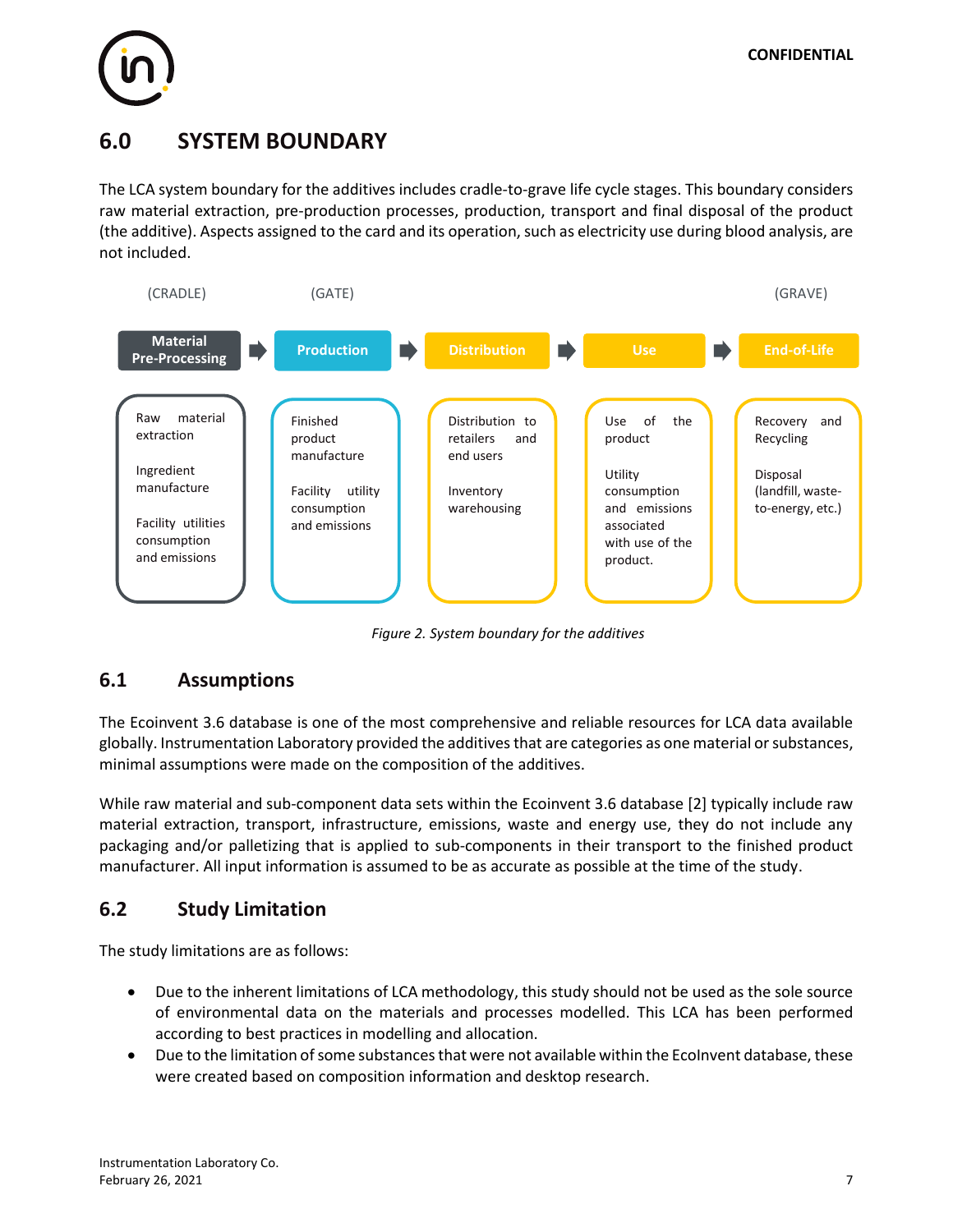

# **7.0 DATA SOURCE**

The Instrumentation Laboratory provided primary data for the substance level bill of material of the four additives DEHP, Mineral Oil, Ester Lubricant and Acrylic Processing Aid, with weights and material composition.

Additionally, Intertek used data from the Ecoinvent 3.6 database [2] to incorporate the processing of additives materials.

# **8.0 UNCERTAINTY**

The LCA study for tablets involved data, flow, and modelling assumptions, which can potentially introduce uncertainty into study results. Some possible contributors to uncertainty in this LCA study, include:

- Secondary data that is derived from the Ecoinvent database.
- Geographical representation of secondary or background data from Ecoinvent is primarily routed in European research but used in this LCA study to represent production globally. Note, energy data used in the study is a global average or in the case of the production phase, specific to where the manufacturer is located.
- Mistakes imposed by human error in primary and secondary data, research and modelling.

# **9.0 METHODOLOGY**

#### **9.1 LCA Framework**

The LCA and report were prepared in reference to the ISO 14040 series of standards as guidance, primarily; *ISO 14040: 2006 Environmental Management – Life Cycle Assessment – Principles and Framework* and *ISO 14044: 2006 Environmental Management – Life Cycle Assessment – Requirements and Guidelines* [3]. Additionally, guidance from the ILCD Handbook was used for the study [4].

#### **9.2 Software**

To facilitate the LCA and perform the impact assessment, Intertek utilized SimaPro 9.1 LCA software [5], with data primarily from the Ecoinvent 3.6 database [2]. The data in these built-in resources were applied for commonly used materials, products and processes when internationally accepted generic information or secondary data is required for the study.

#### **9.3 Methodology and Impact Indicators**

The LCA and impact category results are presented following the ReCiPe [6], CED and Ecopoint methods.

ReCiPe is a method used for LCIA that was developed through cooperation between RIVM, Radboud University Nijmegen, Leiden University and PRé Sustainability. The primary objective of the ReCiPe method is to transform the long list of life cycle inventory results into a limited number of indicator scores.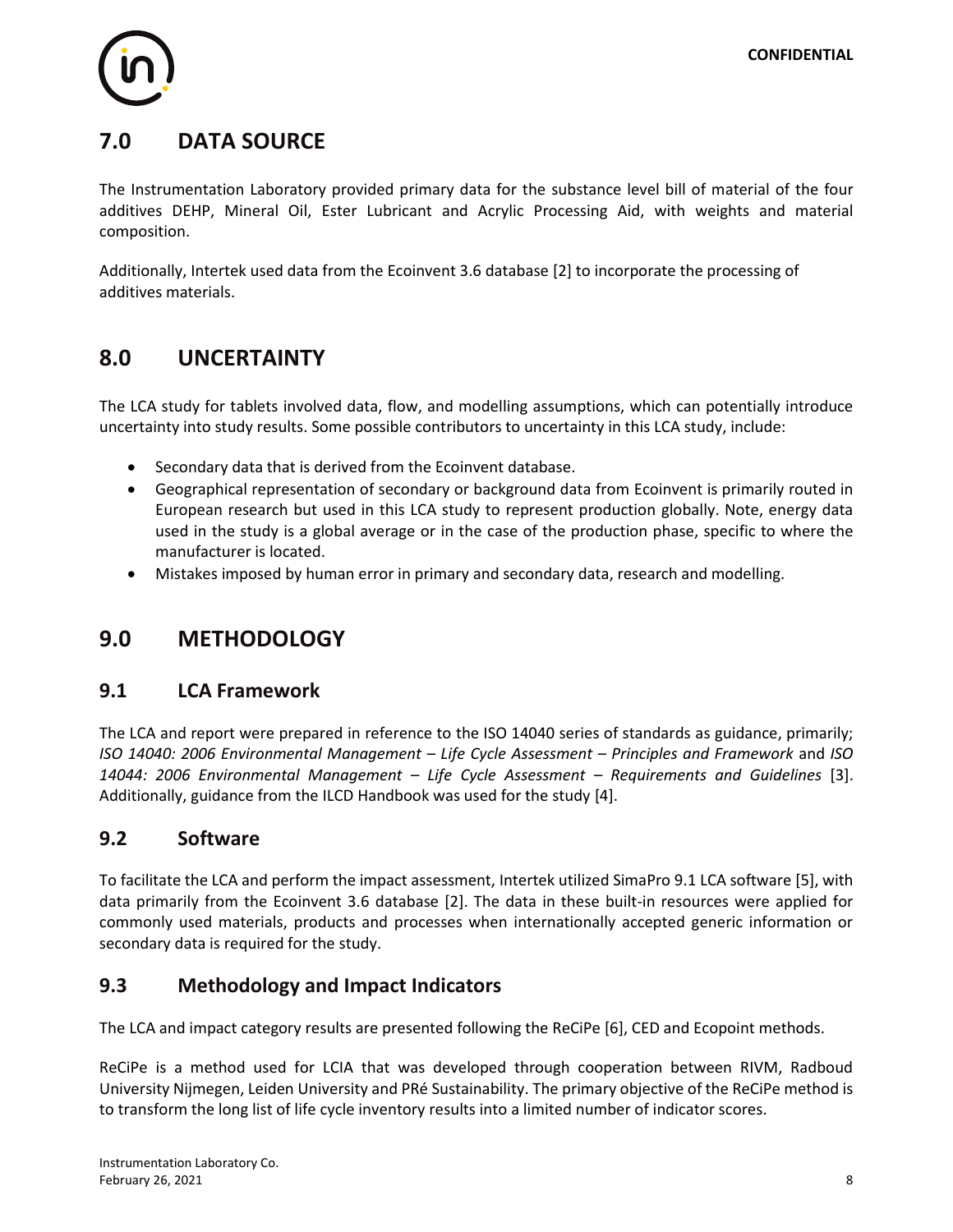

These indicator scores express the relative severity on an environmental impact category. In ReCiPe indicators are determine at two levels, 18 midpoint indicators and 3 endpoint indicators. Each method (midpoint, endpoint) contains factors according to the three cultural perspectives. These perspectives represent a set of choices on issues like time or expectations that proper management or future technology development can avoid future damages.

USEtox is a scientific consensus model endorsed by the UNEP/SETAC Life Cycle Initiative for characterizing human and ecotoxicological impacts of chemicals.

Cumulative Energy Demand (CED) is based on the method published by Ecoinvent version 1.01 and expanded by PRé for energy resources available in the SimaPro database. CED represents the direct and indirect energy use throughout the life cycle.

Ecopoints are produced by the IMPACT 2002+ assessment method. Ecopoints should be read with caution since they are based on societally agreed weighting factors.

LCA results do not predict impacts on category endpoints, exceeding of thresholds, safety margins or risks; they provide an estimate of potential impacts.

The impact categories are based on ReCiPe, USEtox, CED and Ecopoints, and the reported impact categories include: global warming potential, stratospheric ozone depletion, ionizing radiation, ozone formation, human health, fine particulate matter formation, ozone formation, terrestrial ecosystems, terrestrial acidification, freshwater eutrophication, marine eutrophication, terrestrial ecotoxicity, freshwater ecotoxicity, marine ecotoxicity, human carcinogenic toxicity, human non-carcinogenic toxicity, land use, mineral resource scarcity, fossil resource scarcity, water consumption, nonrenewable - fossil, nuclear, biomass, renewable – biomass, wind, solar, geothermal and water. All results are calculated using SimaPro v9.1.

### **10.0 MATERIAL INPUT**

The material inputs form part of the LCA and shows the inputs and flows for the four additives DEHP, Mineral Oil, Ester Lubricant and Acrylic Processing Aid. Instrumentation Laboratory provided material inputs for the the four additives DEHP, Mineral Oil, Ester Lubricant and Acrylic Processing Aid. The raw material inputs are entered into the LCA model in kilograms per additive, with normalization factors applied to make each additive as functionally equivalent as possible (1.000 kg DEHP, 1.228 kg Mineral Oil, 1.404 kg Ester Lubricant, 1.404 kg Acrylic Processing Aid).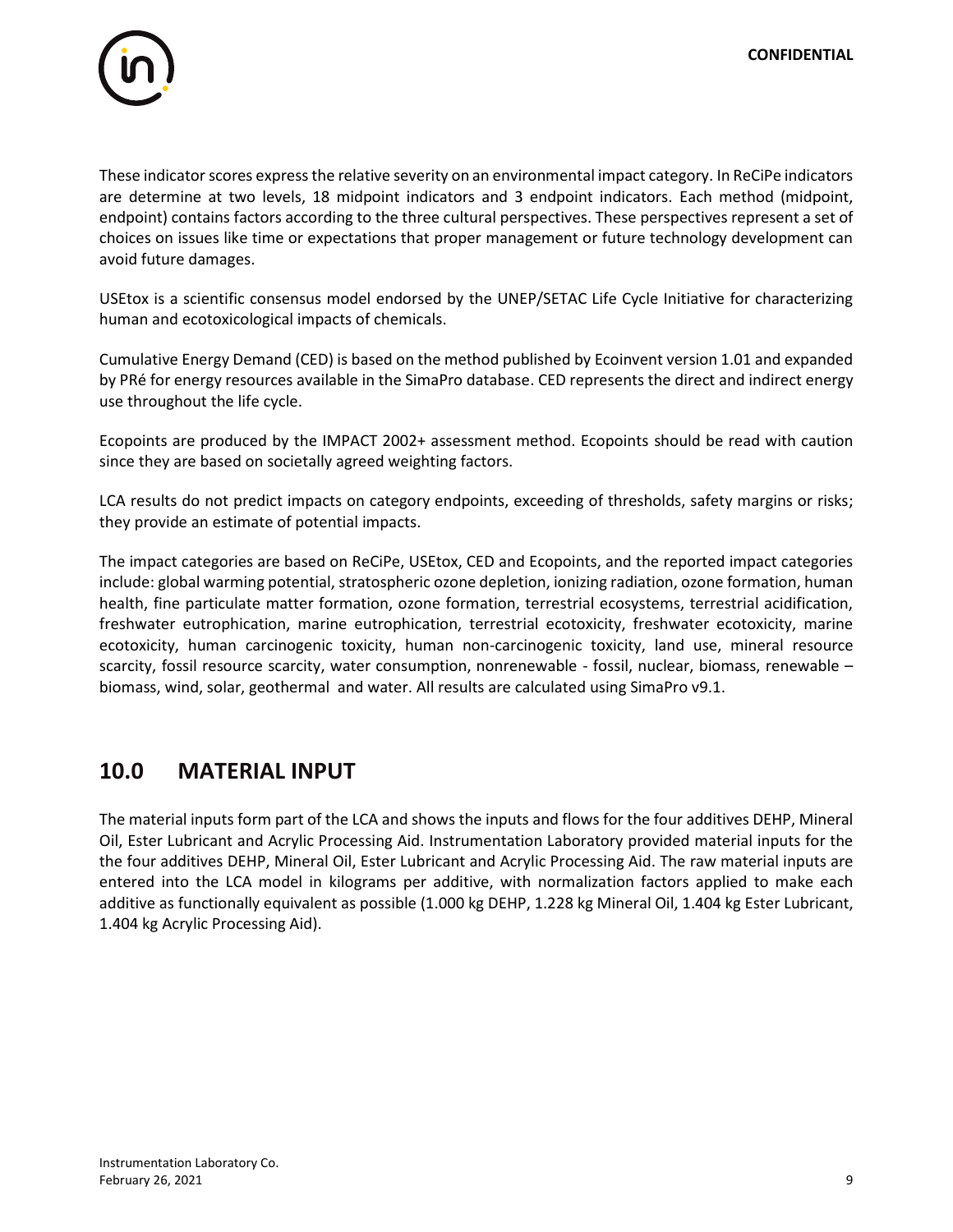# 

# **11.0 RESULTS**

The purpose of conducting an LCA is to determine the actual impacts from the material and energy inputs. This is accomplished through assigning the mass and energy inputs into flows that are then classified by the environmental impact categories to which they contribute. To compare emissions from various pollutants on the same scale, the methodology characterizes emissions from various substances to enable comparison in common equivalence units.

The tables overleaf show the LCA results per functional unit using four environmental impact assessment methods: ReCiPe, USEtox, CED and Ecopoints. ReCiPe is the most commonly used LCA impact assessment method. ReCiPe reports global warming (carbon footprint) and a variety of other environmental impact metrics. UEStox reports human health impact. CED, Cumulative Energy Demand, reports life cycle energy requirements. Ecopoints, produced by the IMPACT 2002+ method, are a single number result that combines various environmental metrics. Ecopoints are subjective, because the scoring is based on notional weightings set by a panel of experts. Nevertheless, the results can be informative, so they are included here for comparison with the other results.

|                                         |                       |             |             |                        | Acrylic        | Combined   |
|-----------------------------------------|-----------------------|-------------|-------------|------------------------|----------------|------------|
|                                         |                       |             | Mineral Oil | <b>Ester Lubricant</b> | Processing Aid | Additives  |
| Impact category                         | Unit                  | DEHP 1kg    | 1.228kg     | 1.404kg                | 1.404kg        | 4.036kg    |
| Global warming                          | kg CO <sub>2</sub> eq | 3.48        | 2.69        | 4.05                   | 3.79           | 10.54      |
| Stratospheric ozone depletion           | kg CFC11 eq           | 0.000000552 | 0.000000134 | 0.000007520            | 0.000001368    | 0.00000902 |
| Ionizing radiation                      | kBg Co-60 eg          | 0.111       | 0.000       | 0.163                  | 0.460          | 0.623      |
| Ozone formation, Human health           | kg NO <sub>x</sub> eq | 0.00499     | 0.00960     | 0.00809                | 0.00894        | 0.0266     |
| Fine particulate matter formation       | kg PM2.5 eq           | 0.00317     | 0.00586     | 0.00551                | 0.01219        | 0.0236     |
| Ozone formation, Terrestrial ecosystems | kg NO <sub>x</sub> eq | 0.00540     | 0.01005     | 0.00849                | 0.00922        | 0.0278     |
| Terrestrial acidification               | kg SO <sub>2</sub> eq | 0.00799     | 0.01880     | 0.01222                | 0.03707        | 0.0681     |
| Freshwater eutrophication               | kg P eq               | 0.000431    | 0.000000    | 0.001076               | 0.001834       | 0.00291    |
| Marine eutrophication                   | kg N eq               | 0.0000419   | 0.0000152   | 0.0001207              | 0.0002291      | 0.000365   |
| Terrestrial ecotoxicity                 | kg 1,4-DCB            | 3.01        | 0.67        | 10.05                  | 12.78          | 23.496     |
| Freshwater ecotoxicity                  | $kg1,4-DCB$           | 0.0286      | 0.0099      | 0.0811                 | 0.1850         | 0.276      |
| Marine ecotoxicity                      | $kg1, 4-DCB$          | 0.0410      | 0.0136      | 0.1143                 | 0.2586         | 0.387      |
| Human carcinogenic toxicity             | $kg1, 4-DCB$          | 0.0553      | 0.0033      | 0.1279                 | 0.1818         | 0.313      |
| Human non-carcinogenic toxicity         | kg 1,4-DCB            | 0.968       | 0.466       | 2.423                  | 5.262          | 8.151      |
| Land use                                | m2a crop eq           | 0.0273      | 0.0000      | 2.9880                 | 0.1536         | 3.142      |
| Mineral resource scarcity               | kg Cu eg              | 0.00410     | 0.00000     | 0.00786                | 0.15318        | 0.161      |
| Fossil resource scarcity                | kg oil eq             | 1.99        | 2.30        | 1.82                   | 1.37           | 5.489      |
| Water consumption                       | m <sub>3</sub>        | 0.0307      | 0.0000      | 0.0496                 | 0.1008         | 0.150      |

| Table 1. Cradle-to-grave ReCiPe LCA results for additives per functional unit |  |  |  |
|-------------------------------------------------------------------------------|--|--|--|
|                                                                               |  |  |  |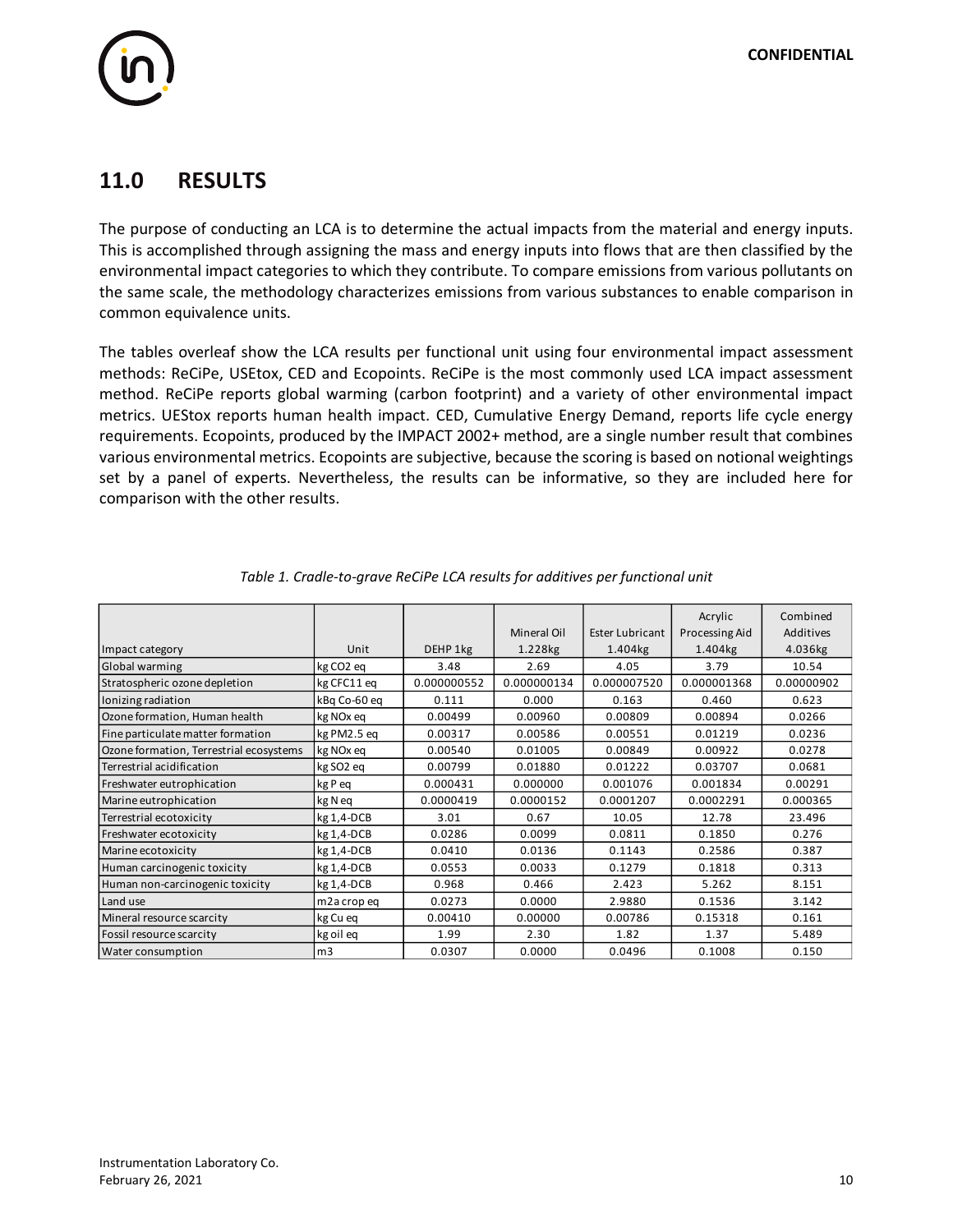#### *Table 2. Cradle-to-grave USEtox LCA results for additives per functional unit*

|                            |            |              |              |                 | Acrylic        | Combined    |
|----------------------------|------------|--------------|--------------|-----------------|----------------|-------------|
|                            |            |              | Mineral Oil  | Ester Lubricant | Processing Aid | Additives   |
| Usetox Impact Category     | Unit       | DEHP 1kg     | 1.228kg      | 1.404kg         | 1.404kg        | 4.036kg     |
| Human toxicity, cancer     | cases      | 0.0000000761 | 0.0000000023 | 0.0000001752    | 0.0000002637   | 0.000000441 |
| Human toxicity, non-cancer | cases      | 0.000000256  | 0.000000370  | 0.000000636     | 0.000001120    | 0.00000213  |
| Freshwater ecotoxicity     | PAF.m3.day | 6641         | 913          | 22047           | 33319          | 56279       |

#### *Table 3. Cradle-to-grave CED LCA results for additives per functional unit*

|                                    |           |           |             |                 | Acrylic               | Combined  |
|------------------------------------|-----------|-----------|-------------|-----------------|-----------------------|-----------|
|                                    |           |           | Mineral Oil | Ester Lubricant | Processing Aid        | Additives |
| <b>CED Impact Category</b>         | Unit      | DEHP 1kg  | 1.228kg     | 1.404kg         | $1.404$ <sub>kg</sub> | 4.036kg   |
| Non renewable, fossil              | <b>MJ</b> | 97.3      | 105.4       | 83.1            | 62.7                  | 251.2     |
| Non-renewable, nuclear             | <b>MJ</b> | 3.48      | 0.00        | 4.11            | 8.96                  | 13.07     |
| Non-renewable, biomass             | <b>MJ</b> | 0.0000801 | 0.0000000   | 0.0004003       | 0.0006745             | 0.00107   |
| Renewable, biomass                 | <b>MJ</b> | 0.263     | 0.000       | 17.537          | 2.642                 | 20.179    |
| Renewable, wind, solar, geothermal | <b>MJ</b> | 0.884     | 0.000       | 0.270           | 0.693                 | 0.963     |
| Renewable, water                   | <b>MJ</b> | 0.545     | 0.000       | 1.203           | 2.045                 | 3.248     |

#### *Table 4. Cradle-to-grave Ecopoint LCA results for additives per functional unit*

|                                  |      |          |             |                 | Acrylic        | Combined  |
|----------------------------------|------|----------|-------------|-----------------|----------------|-----------|
|                                  |      |          | Mineral Oil | Ester Lubricant | Processing Aid | Additives |
| <b>Ecopoints Damage Category</b> | Unit | DEHP 1kg | 1.228kg     | 1.404kg         | 1.404kg        | 4.036kg   |
| <b>Total</b>                     | mPt  | 1.388    | 1.413       | 2.121           | 1.532          | 5.066     |
| Human health                     | mPt  | 0.421    | 0.472       | 0.876           | 0.602          | 1.951     |
| Ecosystem quality                | mPt  | 0.025    | 0.009       | 0.309           | 0.098          | 0.416     |
| Climate change                   | mPt  | 0.311    | 0.241       | 0.361           | 0.359          | 0.961     |
| <b>Resources</b>                 | mPt  | 0.631    | 0.691       | 0.574           | 0.473          | 1.739     |

The following graph shows a summary of the global warming potential or carbon footprint for the additives modelled in the LCA study.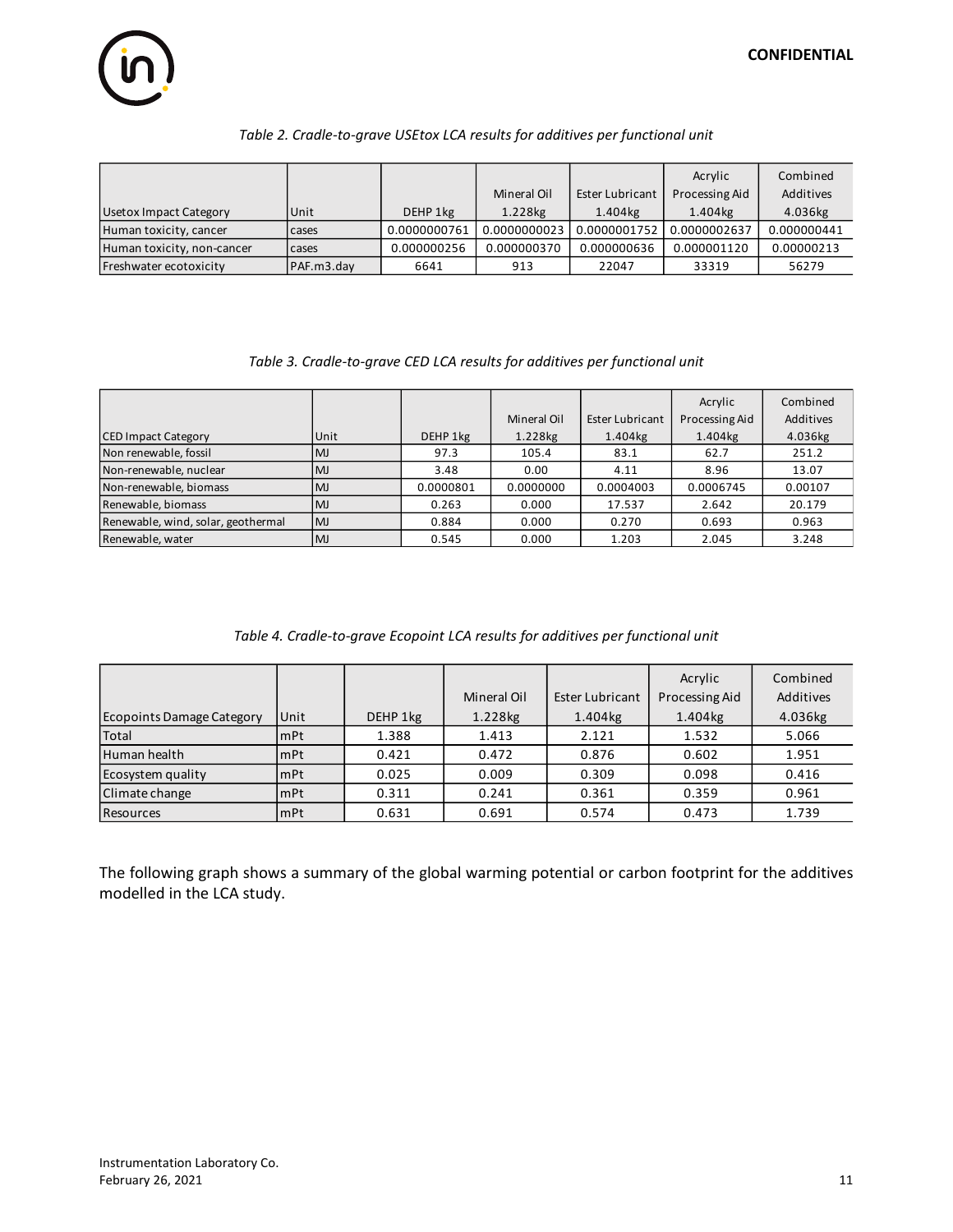



*Figure 3. Carbon footprint results for additives DEHP, Mineral Oil, Ester Lubricant and Acrylic Processing Aid, and the combination of the three alternative additives*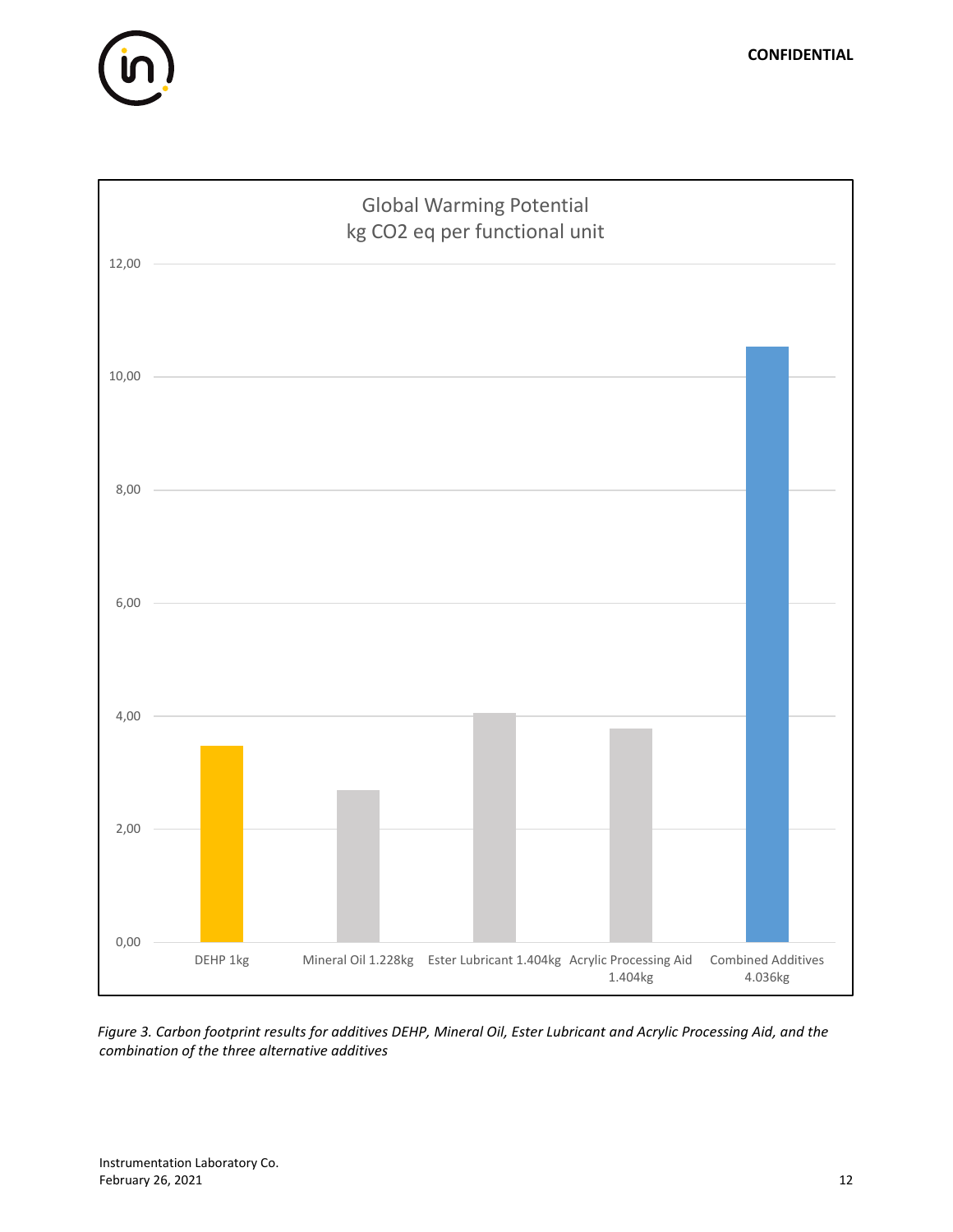

#### **11.1 Environmental Impact Drivers and Results**

The LCA results are further discussed below.

#### *ReciPe Results*

Global warming potential is usually considered to be one of the most important environmental impact metrics. The highest contributor for global warming potential was the Ester Lubricant at 4.05 kg CO2 eq, compared to Mineral Oil at 2.69 kgCO2eq as the lowest. DEHP at 3.48 kgCO2eq and Acrylic Processing Aid 3.79 kgCO2eq provided results in between. Allowing for uncertainties, the results could be considered to be broadly similar. The combination of the three alternative additives resulted in a result of 10.54 kgCO2eq.

In terms of the other ReCiPe metrics, in all cases the DEHP impacts were significantly lower than the impacts of the combined alternative additives.

#### *USEtox Results*

In all cases the DEHP impacts were significantly lower than the impacts of the combined alternative additives.

#### *CED Results*

In all cases the DEHP impacts were significantly lower than the impacts of the combined alternative additives.

#### *Ecopoint Results*

In all cases the DEHP impacts were significantly lower than the impacts of the combined alternative additives.

#### **12.0 INTERPRETATION**

The primary goals of the LCA for the additives were developed at the beginning of the project with Instrumentation Laboratory and are outlined in the Introduction of this report. The Interpretation section serves as a discussion of the results and their relationship to the initial goals of the study.

The LCA are summarized here:

- The LCA for DEHP showed a global warming potential or 'carbon footprint' of 3.48 kgCO2eq, Mineral Oil of 2.69 kgCO2eq, Ester Lubricant of 4.05 kgCO2eq and Acrylic Processing Aid of 3.79 kgCO2eq.
- The alternatives to DEHP are required in combination, so the true functional comparison is DEHP with a carbon footprint of 3.48 kgCO2eq versus the combined alternative additives with a carbon footprint of 10.54 kgCO2eq.
- The USEtox LCA results in the 'Human Toxicity, Cancer' category were 76 nanoCases for DEHP versus 441 nanoCases for the combination of the other three additives.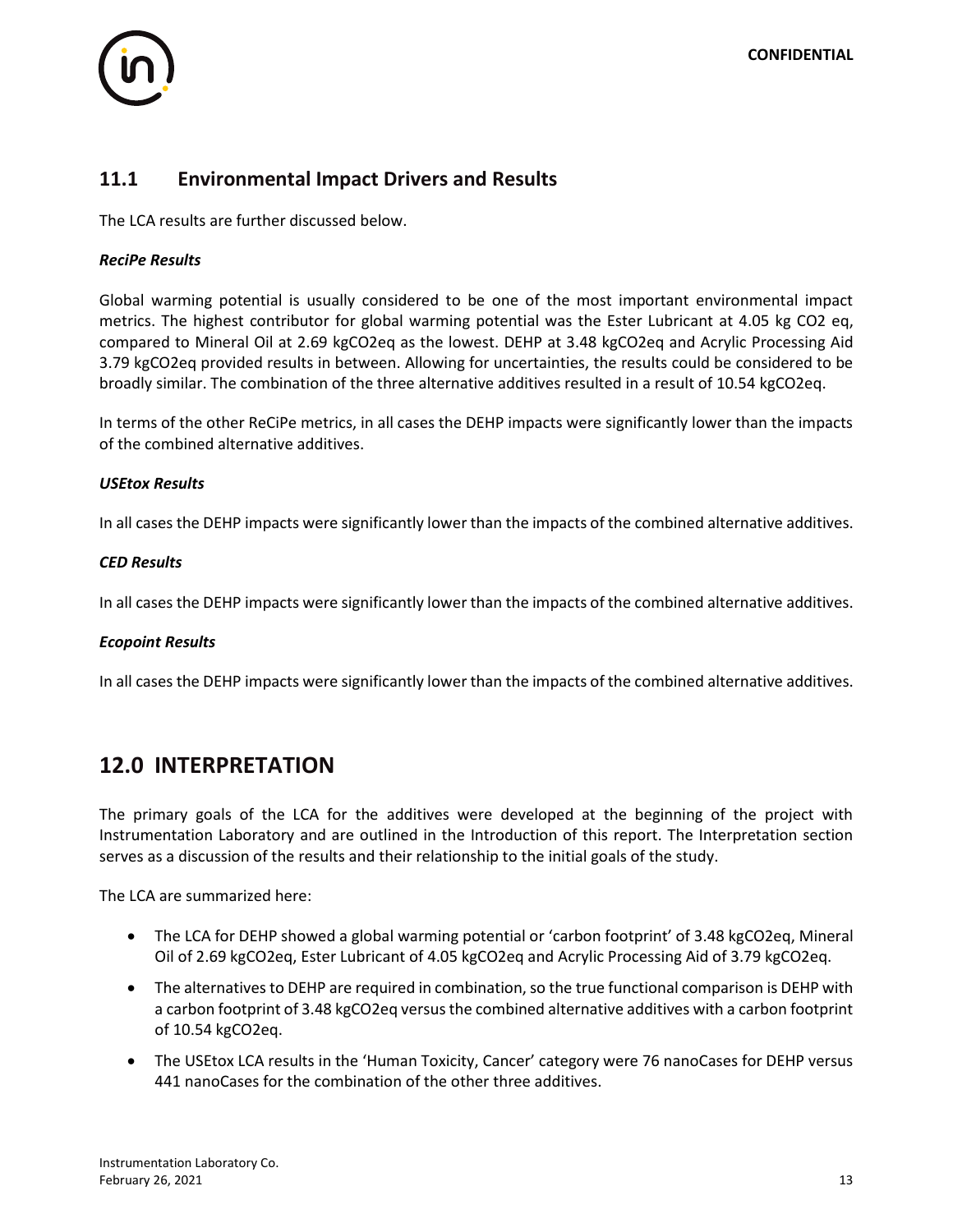

- The USEtox results in the 'Human Toxicity, Non-Cancer' category were 256 nanoCases for DEHP versus 2130 nanoCases for the combination of the other additives.
- The results for Cumulative Energy Demand (CED) were ower in all cases for DEHP than for the combination of the other additives; for example, in the 'Non-Renewable, Fossil' category, the result for DEHP was 97 Megajoules, while the result for the combination of the other additives was 251 Megajoules.
- The Ecopoint method results showed that DEHP achieved a score of 1.4 mPt versus 5.1 mPt for the combination of the other additives.

#### **12.1 Conclusions**

The overall conclusion is that the LCA provides evidence that DEHP is likely to be the preferred solution in terms of environmental impact and human health. The alternative additives when considered individually are within the same order of magnitude, but they must be used in combination in the sensor card to achieve equivalent functional performance, which makes their combined environmental and health impact significantly higher than that of DEHP.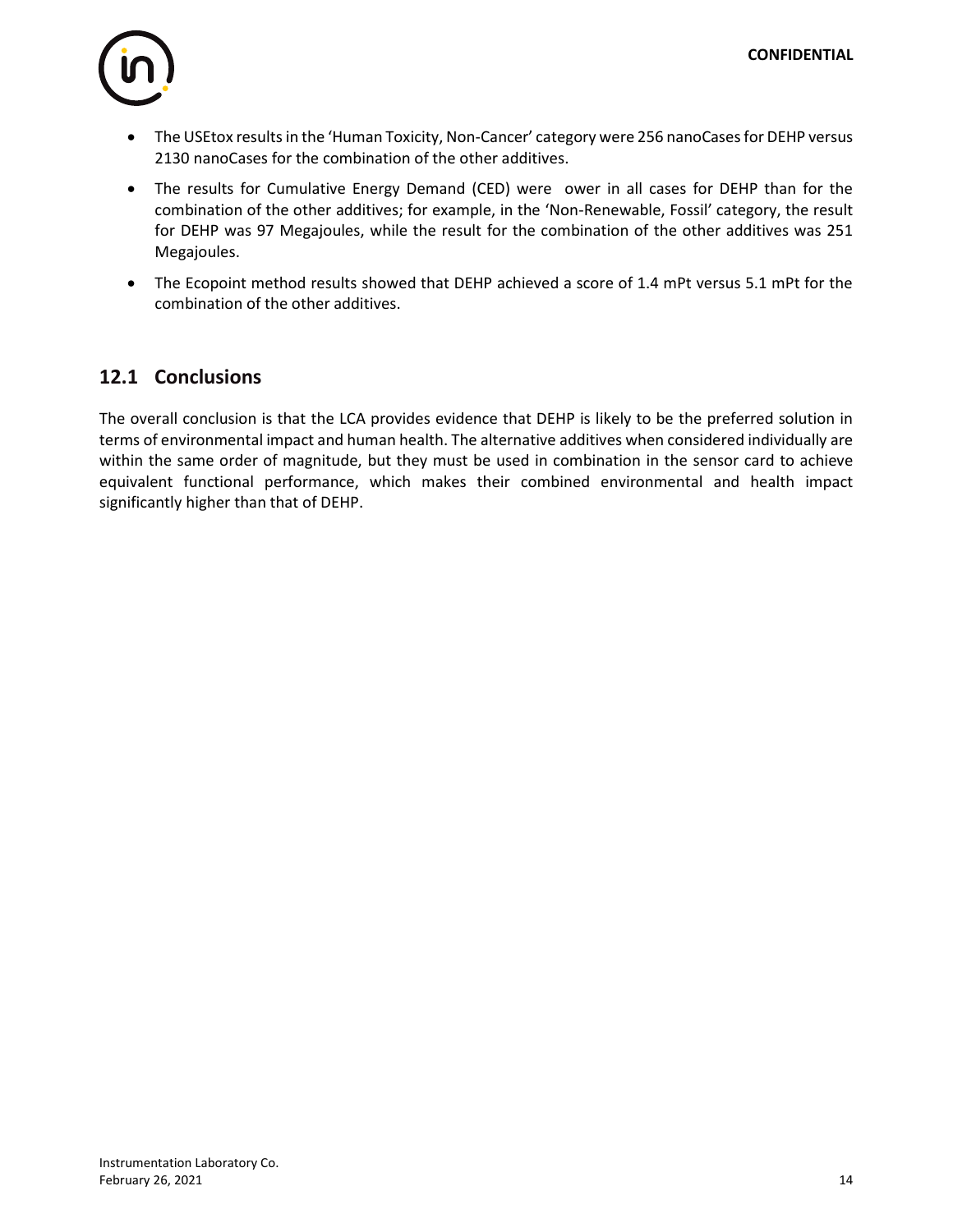

# **13.0 REFERENCES**

- [1] ISO, "ISO 14044:2006/AMD 1:2017 , Environmental Management LCA Requirements and guidelines - Amendment 1," ISO, 1 December 2017. [Online]. Available: https://www.iso.org/standard/72357.html.
- [2] B. e. a. Weidema, "Overview and Methodology: Data Quality Guidelines for the Ecoinvent Database version 3," Ecoinvent Centre, St. Gallen, 2013.
- [3] International Standards Organization (ISO), *Environmental management - Life Cycle Assessment - Requirements and guidelines,* Geneva: International Standards Organization (ISO), 2006.
- [4] European Commission Joint Research Centre Institute for Environment and Sustainability, "International Reference Life Cycle Data System (ILCD) Handbook - General Guide for Life Cycle Assessment," Publiciations Office of the European Union, Luxembourg, 2010.
- [5] P. Sustainability, "Simapro," Pre Sustainability, [Online]. Available: https://simapro.com/.
- [6] RIVM, Radbound Nijmegan, Leiden University and Pre Sustainability, "ReCiPe Midpoint Method," 2017. [Online]. Available: (http://www.rivm.nl/en/Topics/L/Life\_Cycle\_Assessment\_LCA/Downloads/Documents\_ReCiPe2017/R eport\_ReCiPe\_Update\_2017). [Accessed February 2020].
- [7] US EPA, "Tool for the Reduction and Assessment of Chemical and Other Environmental Impacts (TRACI) version 2.1, User Guide," Office of Research Development 600/R-12/554, Cincinnati, Ohio, 2012.
- [8] International Standards Organization (ISO), *ISO 14040 Environmental management - Life Cycle Assessment - Principles and Framework,* Geneva: International Standards Organization (ISO), 2006.